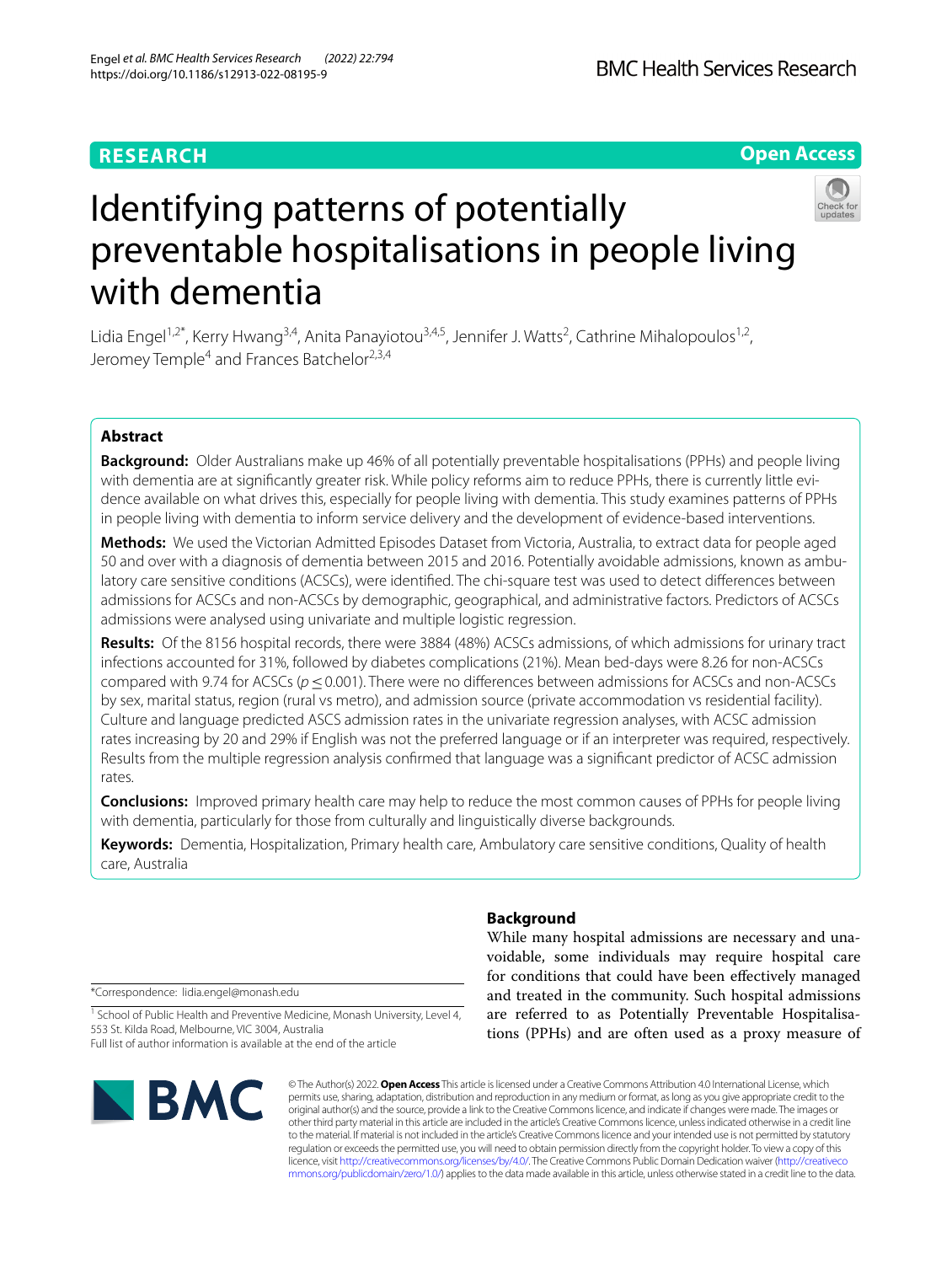primary care efectiveness, with higher rates suggesting lack of timely, accessible and adequate primary care [[1\]](#page-8-0). Although PPHs are difficult to define and measure, a commonly used proxy measure for PPHs is admissions for ambulatory care sensitive conditions (ACSCs) [[2\]](#page-8-1), which can be divided into three main categories: 1) vaccine-preventable conditions (e.g. infuenza, pneumococcal infection); 2) acute treatable conditions (e.g. dehydration, gastroenteritis); and 3) chronic manageable conditions (e.g. asthma, diabetes complications) [[3\]](#page-8-2). While hospital admissions for vaccine-preventable ACSCs are deemed preventable, admissions for acute ACSCs may not be preventable but, in theory, should not result in hospitalisation if primary care is delivered in a timely and efective manner, whereas admissions for chronic conditions may be preventable in some instances through behaviour modifcation and lifestyle change.

Compared to age-matched peers, people living with dementia are at signifcantly greater risk of admissions for ACSCs  $[4-6]$  $[4-6]$ . In a US study, it was found that admissions for ACSCs were 78% more common in people living with dementia, accounting for 28% of all hospitalisations compared with only 19% among those without dementia [[4\]](#page-8-3). Potential reasons for high rates of admissions for ACSCs could include that people with dementia might be more prone to infections due to reduced mobility or inadequate fuid intake and are less likely to seek help because of diminished recognition of symptoms or inability to communicate symptoms [[7\]](#page-9-0). Often, symptoms can cause secondary behavioural or psychological symptoms of delirium, which could be linked mistakenly to dementia rather than underlying health conditions, leading to delayed diagnosis of conditions that could have been controlled in primary care [[7\]](#page-9-0). Another US-based study has shown that the likelihood of admission for ACSCs among people with dementia was higher in rural areas compared with metropolitan residents, indicating that rural areas may face barriers in accessing timely and effective primary care  $[8]$  $[8]$ . Other reasons that have been identifed as predictors of PPHs outside of dementia include socioeconomic characteristics, lifestyle factors, cultural and health service system barriers [\[1,](#page-8-0) [9](#page-9-2)[–11](#page-9-3)]. However, the exact factors leading to PPHs for people living with dementia are currently unknown, which means that interventions cannot be appropriately developed and implemented [\[11](#page-9-3)].

Reducing PPHs among older Australians has been a key government priority, particularly for those living with dementia [[12](#page-9-4)]. A report from 2017 to 2018 has shown that 7 % of all hospitalisations in Australia could have been prevented if conditions were managed earlier through access to primary or preventative care [\[13](#page-9-5)]. Older Australians aged 65years and above make up 46% of all PPHs, and rates increase with increasing geographic remoteness and socioeconomic disadvantage [[14\]](#page-9-6). However, to date, PPHs among people living with dementia in Australia have not been explored. In 2018-2019, approximately 23,200 hospitalisations were due to dementia as the principal diagnosis or the main reason for admission [[15\]](#page-9-7). An increasing body of evidence suggests that people living with dementia are at greater risk of poor outcomes during hospitalisation, often leading to adverse events, readmission, transfer to permanent residential care, and mortality [\[16](#page-9-8), [17](#page-9-9)]. Seventy four percent of all episodes of care for people living with dementia result in complications or comorbidities, compared to 45% for older people without dementia  $[18]$  $[18]$ . There is a pressing need to explore PPHs to guide the development of evidence-based interventions that improve access to and the quality of healthcare for people living with dementia and their carers. Therefore, the aim of this study was to examine patterns of PPHs in people living with dementia to inform service delivery and the development of evidencebased interventions.

# **Methods**

# **Data source**

Individual hospital separation data were obtained from the Victorian Admitted Episodes Dataset (VAED). Victoria is the second largest state in Australia, with a population of 6.7 million people  $[19]$  $[19]$ . There are an estimated 472,000 people living with all forms of dementia in Australia, with  $120,900$  people residing in Victoria  $[20]$  $[20]$ . The VAED is a minimum dataset containing demographic, clinical and administrative data for every admitted episode of care occurring in all Victorian acute hospitals, both public and private. Given that hospitals are regulated by the respective States and Territories in Australia, the VAED is managed by the Victorian Department of Health to support health service planning, policy formulation, epidemiological research and public hospital funding under the case-mix system [\[21](#page-9-13)]. Since the data collection is subject to regular audits, the diagnosis and procedure coding of the VAED is considered to be of good-to-excellent quality [[22](#page-9-14)]. Ethics approval for this project was obtained from the Deakin University Human Research Ethics Committee (2019-022). All methods were carried out in accordance with the Australian National Statement on Ethical Conduct in Human Research.

## **Study population**

Hospital separation data were obtained between 30 June 2015 – 1 July 2016 for all people aged 50 and over, where dementia was documented as a principal or additional diagnosis based on the following ICD-10-AM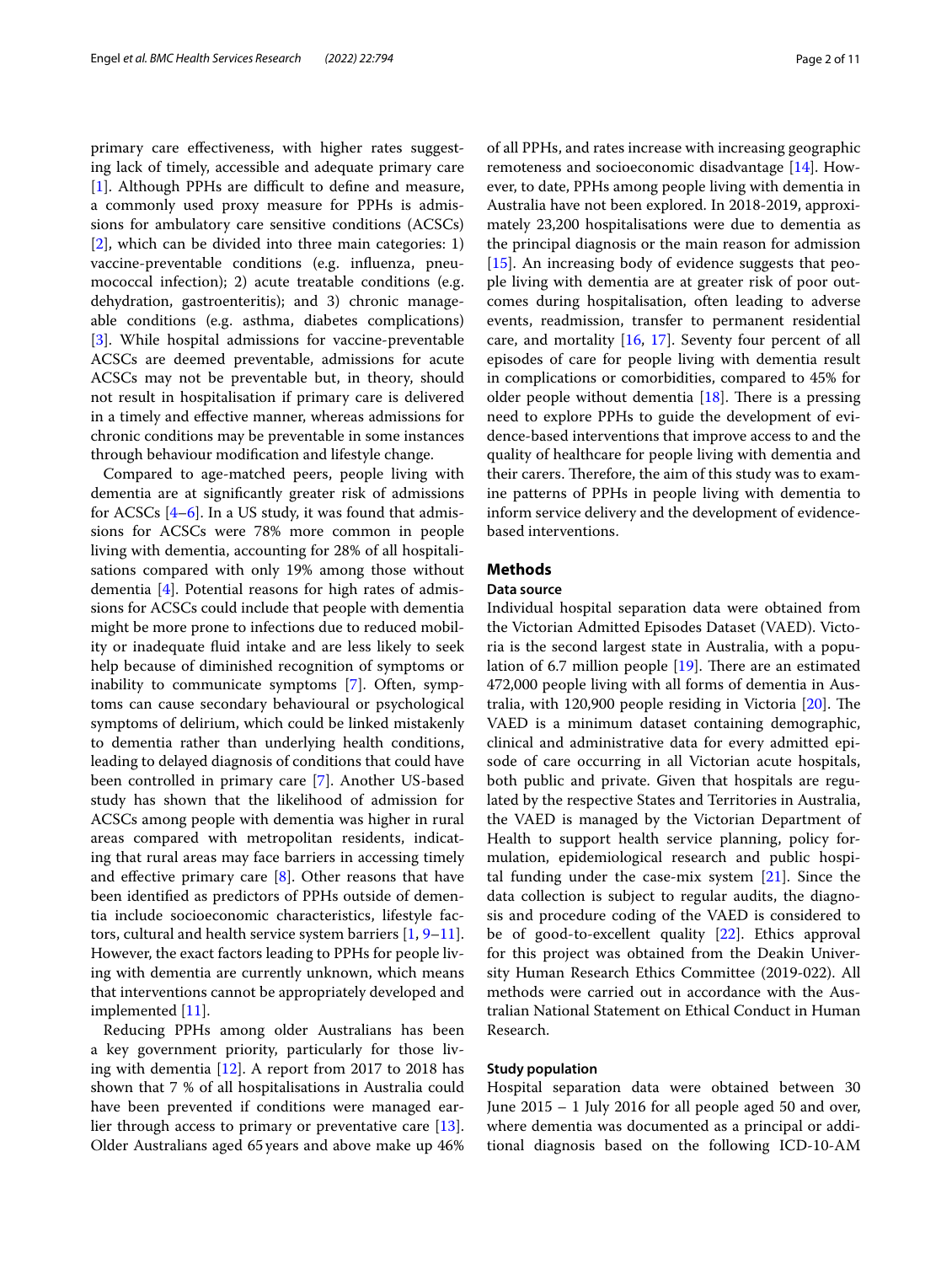(International Classifcation of Diseases, 10th revision, Australian modifcation) 9th edition codes: F00, F01, F02, F03, F051, G30, G31. The VAED allows up to 40 diagnosis and procedure felds based on ICD-10AM. Hospital separation refers to the process by which an admitted patient completes an episode of care by being discharged, dying, transferring to another hospital or changing type of care. Hospital episodes with admission source being a transfer from another hospital or a type change admission (i.e., statistical admission) were excluded in order to reduce multiple counting of hospitalisation episodes relating to the same event. We selected age 50 rather than 65 as the threshold, refecting the eligibility criteria for accessing aged care services of older Aboriginal and Torres Strait Islander population in Australia, where many conditions and comorbidities are early onset in this population [\[23](#page-9-15)].

## **Outcome measures**

The primary outcome for this study was the number of hospital admissions for ACSCs among people living with dementia. ACSCs were defned in accordance with the National Healthcare Agreement indicator PI 18-Selected potentially preventable hospitalisations, which in 2018 identifed 22 health conditions as ACSCs [\[3](#page-8-2)]. Supplementary Table [1](#page-8-5) provides the ICD-10-AM codes that classify ACSCs, which were used for the analyses. The VAED records were coded as ACSCs on the basis of diagnosis felds, with some exclusions based on procedure felds. For example, for congestive cardiac failure, some cases were excluded based on certain cardiac procedure codes. While some ICD-10 codes could appear in any diagnosis felds, others were only considered ACSCs if they were noted as a principal diagnosis. All chronic ACSCs were restricted to principal diagnosis, whereas vaccinepreventable and some acute conditions could appear in any of the 40 diagnosis felds. Records were coded as ACSCs for each of the 22 health conditions as well as the three overreaching categories (i.e., vaccine-preventable conditions, acute conditions, and chronic conditions). In addition to this classifcation of ACSCs, a dichotomous variable was also created, based on the presence or absence of ACSCs  $(ACSC = 1$  if the episode was associated with any ACSC condition and  $ACSC = 0$  otherwise).

The VAED also contains demographic, geographical, and administrative data for every admitted episode. Selected information was requested that was deemed to be important in analysing potential predictors and patterns of ACSCs in people living with dementia based on previous evidence [[1,](#page-8-0) [8,](#page-9-1) [10,](#page-9-16) [11\]](#page-9-3). Demographic characteristics included sex, age, marital status, and indigenous status. Geographical information contained hospital region that distinguishes between rural and metropolitan region of Victoria. Administrative data contained information on the language spoken, whether an interpreter was required and the admission source (i.e., private residence or residential facility). Length of stay was calculated for each separation based on the admission and separation dates provided in the dataset.

# **Statistical analyses**

Descriptive statistics were used to explore the dataset. Diferences between admissions for ACSCs and non-ACSCs were analysed using chi-square test for categorical variables, Fisher's exact test for variables with small samples, and *t*-test for continuous variables of the two groups. A logistic regression analysis was ftted for each independent variable separately, where ACSCs (0/1) denoted the dependent variable. A multiple logistic regression analysis was then undertaken that included all independent variables into the same model. For all analyses, odds ratios (OR) and 95% confdence intervals (CI) were reported. The likelihood ratio chi-square, which compares the ftted model to an empty model (i.e., a model with no predictors), the pseudo-R-squared, and the AIC (Akaike Information Criterion) and BIC (Bayesian Information Criterion) were explored to assess goodness of ft. Complete data were used for the analyses; listwise deletion was used for handling missing values. A 5% level of statistical signifcance was used for all analyses. All analyses were undertaken in STATA (version 15, StataCorp).

## **Results**

Between 2015 and 2016, there were 11,288 hospital admissions recorded in the VAED where dementia was documented as a principal or additional diagnosis. Following the removal of records with admission source being a transfer from another hospital or a type change admission, 8156 records remained, of which 3884 (47.62%) were identifed as admissions for ACSCs. Table [1](#page-3-0) shows the number of hospital admissions and percentages for conditions that were classifed as ACSCs and non-ACSCs.

Out of the 3884 ACSCs, most were chronic preventable conditions (56.28%), followed by acute conditions  $(42.56%)$  and vaccine preventable conditions  $(1.16%)$ . The top-fve ACSCs hospitalisations included: urinary tract infections (31.08%), diabetes complications (20.88%), hypertension (11.92%), chronic obstructive pulmonary disease (8.68%), and congestive cardiac failure (8.29%). Table [1](#page-3-0) also displays the mean bed days of a hospital separation, which were greater for ACSCs  $(9.74 \text{ days } \pm 10.83)$ compared with admissions of non-ACSCs (8.26days  $\pm$ 11.99).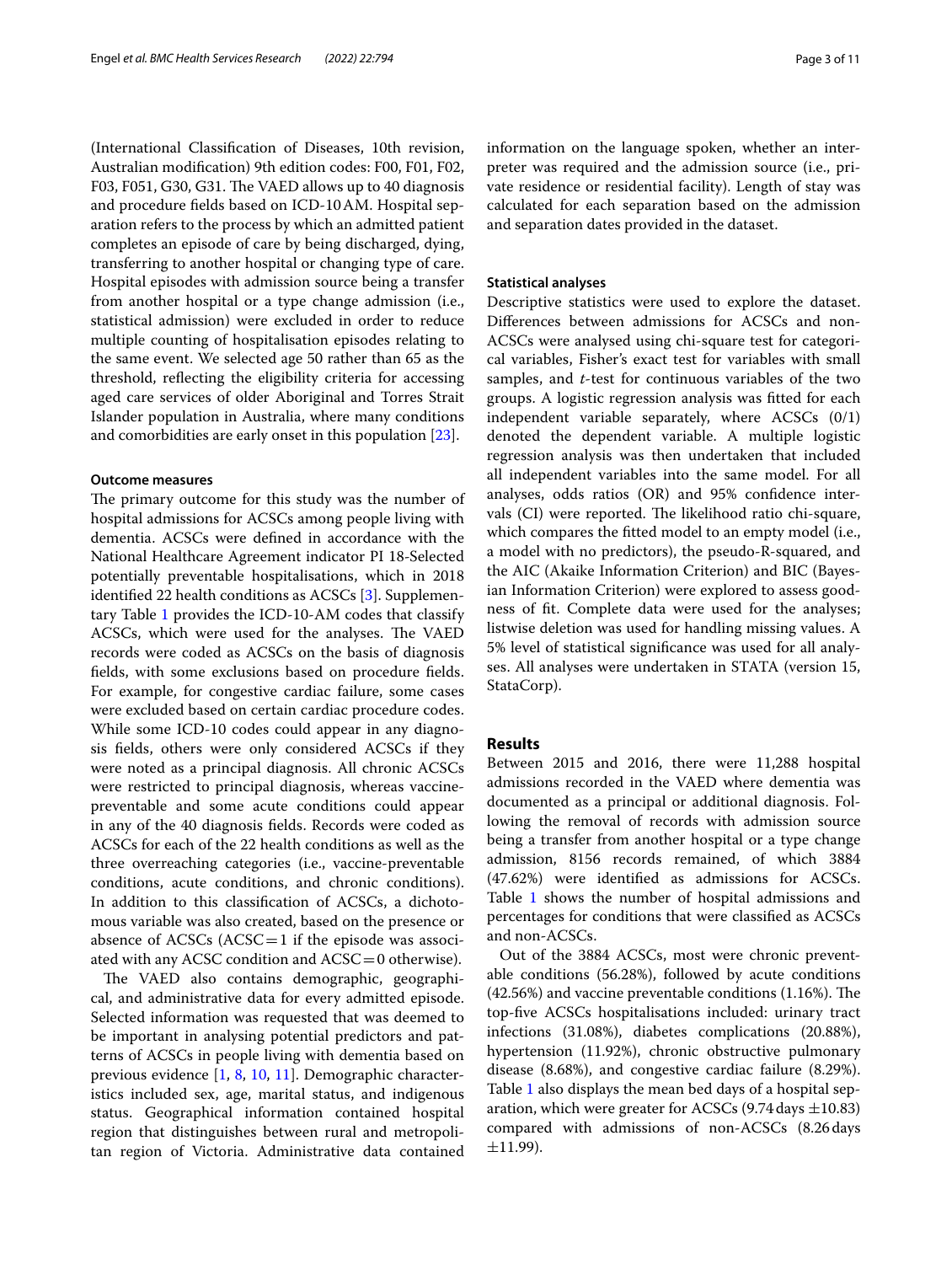<span id="page-3-0"></span>

|                                                    | N    | $\%$           | % of ACSCs | Mean bed days (SD) |
|----------------------------------------------------|------|----------------|------------|--------------------|
| Non-ACSCs                                          | 4272 | 52.38          |            | 8.26 (11.99)       |
| <b>ACSCs</b>                                       | 3884 | 47.62          |            | 9.74 (10.83)       |
| Chronic                                            | 2186 | 26.80          | 56.28      | 9.68 (10.60)       |
| Asthma                                             | 9    | 0.11           | 0.23       | 9.78 (9.86)        |
| Congestive cardiac failure                         | 322  | 3.95           | 8.29       | 9.81 (9.54)        |
| Diabetes complications                             | 811  | 9.94           | 20.88      | 8.58 (9.92)        |
| Chronic obstructive pulmonary disease              | 337  | 4.13           | 8.68       | 8.28 (10.23)       |
| <b>Bronchiectasis</b>                              | 10   | 0.12           | 0.26       | 12.8 (20.69)       |
| Angina                                             | 25   | 0.31           | 0.64       | 5.68 (7.56)        |
| Iron deficiency anaemia                            | 112  | 1.37           | 2.88       | 8.16(6.10)         |
| Hypertension                                       | 463  | 5.68           | 11.92      | 12.38 (12.59)      |
| Nutritional deficiencies                           | 88   | 1.08           | 2.27       | 12.52 (10.11)      |
| Rheumatic heart diseases                           | 9    | 0.11           | 0.23       | 16.89 (17.34)      |
| Acute                                              | 1653 | 20.27          | 42.56      | 9.76 (10.82)       |
| Pneumonia (not vaccine-preventable)                | < 5  | 0.05           | 0.10       | 5(2)               |
| Urinary tract infections, including pyelonephritis | 1207 | 14.80          | 31.08      | 9.25(9.55)         |
| Perforated/bleeding ulcer                          | 19   | 0.23           | 0.49       | 10.63(8.57)        |
| Cellulitis                                         | 207  | 2.54           | 5.33       | 10.95 (11.09)      |
| Pelvic inflammatory disease                        | < 5  | 0.01           | 0.03       | 8(n/a)             |
| Ear, nose and throat infections                    | 27   | 0.33           | 0.70       | 12.56 (34.52)      |
| Dental conditions                                  | 23   | 0.28           | 0.59       | 11.52 (10.23)      |
| Convulsions and epilepsy                           | 119  | 1.46           | 3.06       | 10.00 (9.70)       |
| Eclampsia                                          | 0    | $\overline{0}$ | 0          | $\Omega$           |
| Gangrene                                           | 46   | 0.56           | 1.18       | 14.78 (14.99)      |
| Vaccine preventable                                | 45   | 0.55           | 1.16       | 11.84 (11.99)      |
| Pneumonia and influenza (vaccine-preventable)      | 23   | 0.28           | 0.59       | 8.26 (5.80)        |
| Other vaccine-preventable conditions               | 22   | 0.27           | 0.57       | 15.59 (26.42)      |

*ACSCs* Ambulatory Care Sensitive Conditions

Table [2](#page-4-0) provides the characteristics of the sample by the presence or absence of ACSCs across demographic, geographical, and administrative factors.

There was no statistically significant difference between admissions for ACSCs and non-ACSCs by sex, age groups and marital status. Only a hand-full of admissions included in the dataset were for Aboriginal or Torres Strait Islander population. There was no statistically significant difference comparing rural and metropolitan hospital region. A significant difference was detected for preferred language ( $p \le 0.001$ ) and whether an interpreter was required ( $p \leq 0.001$ ), where a greater proportion of people living with dementia reported that English was not their preferred language and that they needed an interpreter when they were admitted to the hospital for ACSCs. There was no difference by admission source, with similar proportions of patients admitted to hospital residing in private residence or accommodation and residential facilities, such as aged care or mental health facilities. Length of stay comprised more multi-day stays for ACSCs than for non-ACSCs, with a mean length of stay of 9.74 days  $(\pm 10.83)$  for ACSCs and 8.26  $(\pm 12.00)$  for non-ACSCs.

Table [3](#page-4-1) shows the results from the univariate logistic regression analysis, where each independent variable was ftted separately to the model. Sex, age, marital status, hospital region, and admission source did not predict ACSCs. If English was not the preferred language or if an interpreter was required, ACSCs admission rates increased by 20 and 29% respectively. A fnal model was ftted that included all independent variables (Table  $4$ ). The model confirmed the results from the separate logistic regression analysis, indicating an increase in ACSCs for those who reported that English was not their preferred language. Due to high correlation between the variables 'preferred language' and 'interpreter required'  $(r=0.77)$ , the variable 'interpreter required' was no longer signifcant in the fnal model.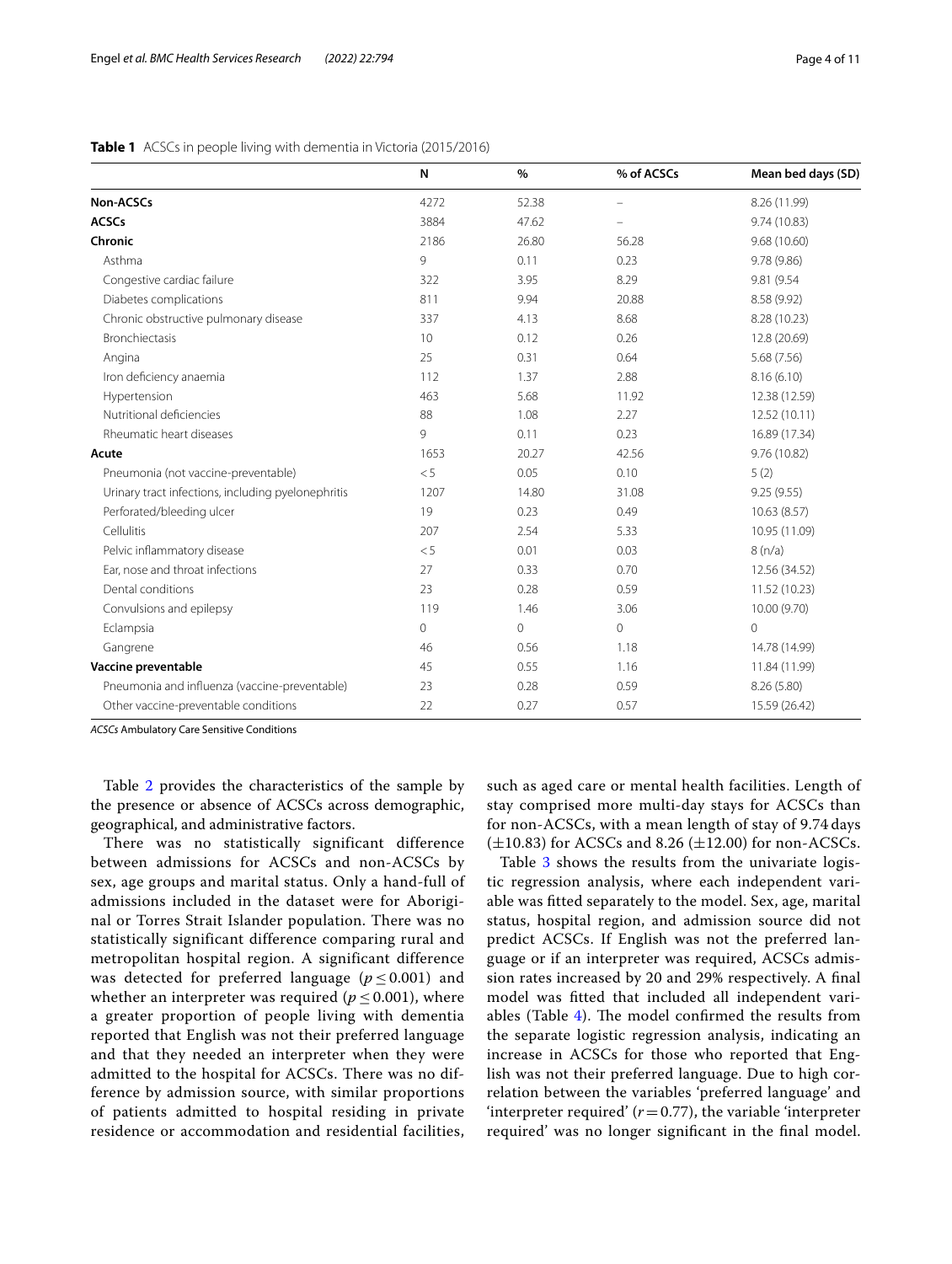# <span id="page-4-0"></span>**Table 2** Characteristics of the sample by ACSCs and non-ACSCs

|                                                                                                 | Total $(N=8156)^a$ | Non-ACSCs ( $N = 4272$ ) | ACSCs ( $N = 3884$ ) | p-value <sup>b</sup> |
|-------------------------------------------------------------------------------------------------|--------------------|--------------------------|----------------------|----------------------|
| Sex, N (%)                                                                                      |                    |                          |                      |                      |
| Male                                                                                            | 3432 (42.08)       | 1785 (41.78)             | 1647 (42.40)         | 0.570                |
| Female                                                                                          | 4724 (57.92)       | 2487 (58.22)             | 2237 (57.92)         |                      |
| Age groups, N (%)                                                                               |                    |                          |                      |                      |
| 50-84                                                                                           | 3666 (44.95)       | 1905 (44.59)             | 1761 (45.34)         | 0.498                |
| $85+$                                                                                           | 4490 (55.05)       | 2367 (55.41)             | 2123 (54.66)         |                      |
| Marital status, N (%)                                                                           |                    |                          |                      |                      |
| Never married/widowed/divorced/separated                                                        | 4330 (53.09)       | 2285 (53.49)             | 2045 (52.65)         | 0.368                |
| Married/de facto                                                                                | 3636 (44.58)       | 1882 (44.05)             | 1754 (45.16)         |                      |
| Indigenous status                                                                               |                    |                          |                      |                      |
| Aboriginal or Torres Strait Islander                                                            | 9(0.11)            | 6(0.14)                  | 3(0.008)             | 0.512                |
| Neither aboriginal nor Torres Strait Islander                                                   | 8075 (99.89)       | 4229 (99.86)             | 3846 (99.92)         |                      |
| English preferred language, N (%)                                                               |                    |                          |                      |                      |
| Yes                                                                                             | 6209 (76.13)       | 3337 (78.11)             | 2872 (73.94)         | ≤0.001               |
| No                                                                                              | 1947 (23.87)       | 935 (21.89)              | 1012 (26.06)         |                      |
| Interpreter required, N (%)                                                                     |                    |                          |                      |                      |
| Yes                                                                                             | 1055 (13.48)       | 470 (11.53)              | 585 (15.59)          | < 0.001              |
| No                                                                                              | 6770 (86.47)       | 3604 (88.42)             | 3166 (84.36)         |                      |
| Hospital region, N (%)                                                                          |                    |                          |                      |                      |
| Metropolitan                                                                                    | 6093 (74.71)       | 3195 (74.61)             | 2898 (74.61)         | 0.855                |
| Rural                                                                                           | 2063 (25.29)       | 1077 (25.21)             | 986 (25.39)          |                      |
| Admission source, N (%)                                                                         |                    |                          |                      |                      |
| Private residence/accommodation                                                                 | 7608 (93.28)       | 3976 (93.07)             | 3632 (93.51)         | 0.427                |
| Aged care residential facility/ Care bed based pro-<br>gram/ Mental health residential facility | 548 (6.72)         | 296 (6.93)               | 252 (6.49)           |                      |
| Bed days, mean (SD)                                                                             | 8.97 (11.48)       | 8.26 (12.00)             | 9.74 (10.83)         | ≤0.001               |
| Length of stay type, N (%)                                                                      |                    |                          |                      |                      |
| Multi-day                                                                                       | 6972 (85.48)       | 3452 (80.81)             | 3520 (90.63)         | ≤0.001               |
| Same-day                                                                                        | 677 (8.30)         | 432 (10.11)              | 245 (6.31)           |                      |
| Overnight                                                                                       | 507 (6.22)         | 388 (9.08)               | 119 (3.06)           |                      |
|                                                                                                 |                    |                          |                      |                      |

*ACSCs* Ambulatory Care Sensitive Conditions

<sup>a</sup> Some numbers do not add-up to the total number because of missing values, patients refused to answer or question unable to be asked

<sup>b</sup> P-value based on chi-square test for categorical variables, Fisher's exact test for variables with small samples, and t-test for continuous variables of the two groups

<span id="page-4-1"></span>

|  |  |  |  | <b>Table 3</b> Results from the univariate logistic regression analyses |  |
|--|--|--|--|-------------------------------------------------------------------------|--|
|--|--|--|--|-------------------------------------------------------------------------|--|

|                                           | N    | <b>Odds Ratio</b> | <b>SE</b> | <i>p</i> -value | 95%CI         |
|-------------------------------------------|------|-------------------|-----------|-----------------|---------------|
| Sex (ref. Male)                           | 8156 | 0.97              | 0.04      | 0.570           | $0.89 - 1.06$ |
| Age (ref. 50-84)                          | 8156 | 0.97              | 0.04      | 0.498           | $0.89 - 1.06$ |
| Marital status (ref. not married)         | 7966 | 1.04              | 0.05      | 0.368           | $0.95 - 1.14$ |
| Language (ref. English not preferred)     | 8156 | 0.80              | 0.41      | ≤0.001          | $0.72 - 0.88$ |
| Interpreter required (ref. yes)           | 7825 | 0.71              | 0.05      | ≤0.001          | $0.62 - 0.80$ |
| Hospital region (ref. Metro)              | 8156 | 1.00              | 0.05      | 0.855           | $0.91 - 1.12$ |
| Admission source (ref. private residence) | 8156 | 0.93              | 0.08      | 0.427           | $0.78 - 1.11$ |

Running the multiple regression analysis without the variable 'interpreter required' did not change the results and 'preferred language' still remained a signifcant predictor of ACSCs.

# **Discussion**

This study examined PPHs in people with dementia in Victoria and found that almost every second hospital admission was for conditions that could have potentially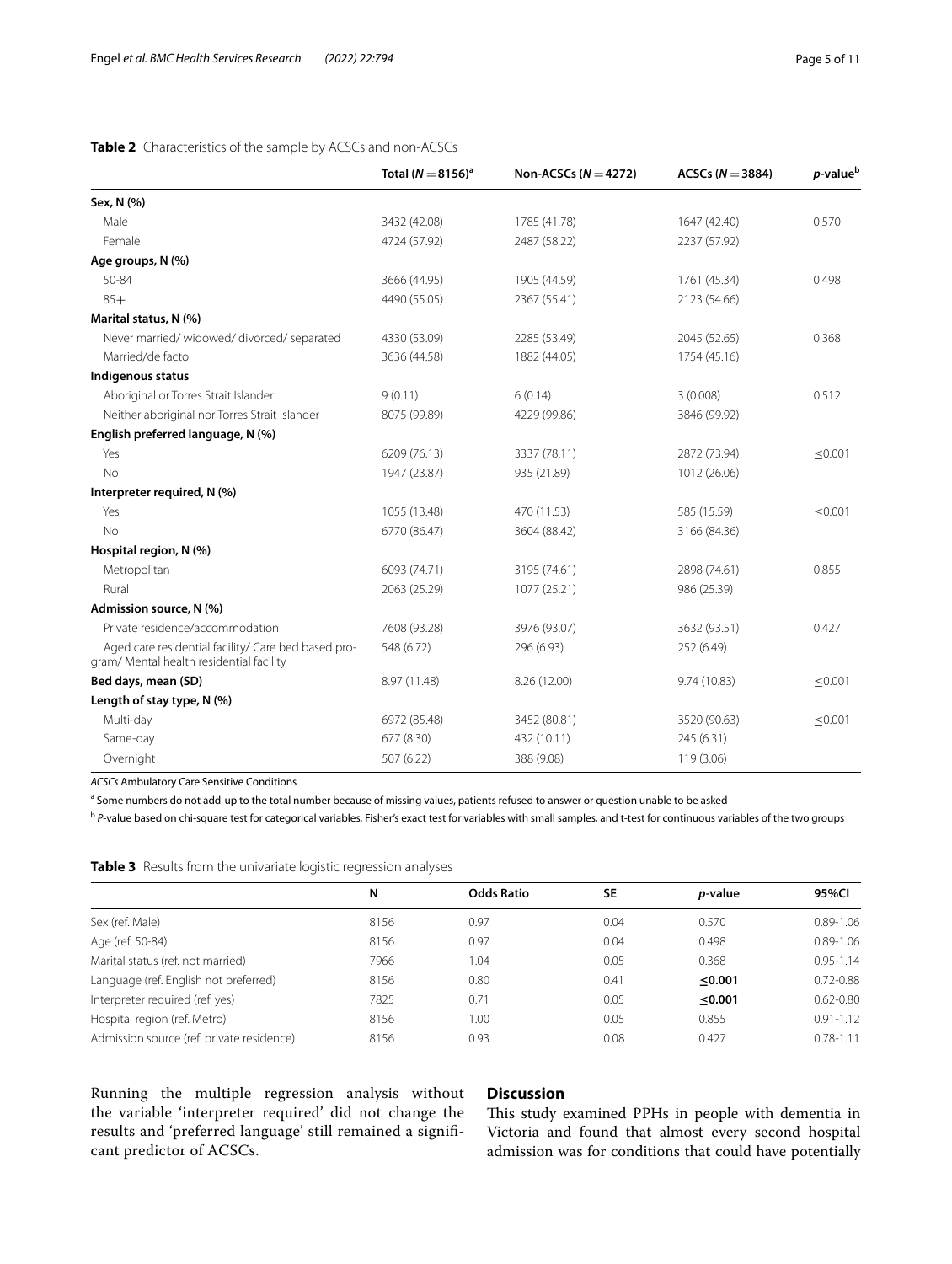|                                           | <b>Odds Ratio</b> | <b>SE</b> | <i>p</i> -value | 95%Cl         |
|-------------------------------------------|-------------------|-----------|-----------------|---------------|
| Constant                                  | 1.30              | 0.17      | 0.046           | 1.00-1.67     |
| Sex (ref. Male)                           | 1.00              | 0.05      | 0.989           | $0.91 - 1.10$ |
| Age (ref. 50-84)                          | 0.97              | 0.05      | 0.544           | $0.86 - 1.07$ |
| Marital status (ref. not married)         | 1.02              | 0.05      | 0.754           | $0.92 - 1.12$ |
| Language (ref. English not preferred)     | 0.78              | 0.07      | 0.006           | $0.66 - 0.93$ |
| Interpreter required (ref. yes)           | 0.87              | 0.92      | 0.193           | $0.71 - 1.07$ |
| Hospital region (ref. Metro)              | 1.07              | 0.58      | 0.228           | $0.96 - 1.19$ |
| Admission source (ref. private residence) | 0.91              | 0.08      | 0.287           | $0.76 - 1.09$ |

### <span id="page-5-0"></span>**Table 4** Results from the multiple logistic regression analysis (*n*=7638)

LR chi-squared=37.55 (*p*≤0.001), pseudo R-squared=0.0036, AIC=1.382; BIC=-57,679.980

been prevented through the provision of appropriate preventative health interventions and early disease management in primary and community-based care settings. The most commonly recorded ACSCs in people with dementia included urinary tract infections, diabetes complications, and hypertension. A second signifcant fnding of this study from the univariate regression analyses was the detection of admission for ACSCs in people who required an interpreter and who reported that English was not their preferred language. Results from the multiple regression analysis confrmed that language was a signifcant predictor of ACSC admission rates, indicating potential language barriers in accessing efective primary and community care, which could lead to PPHs.

Our fndings align with the report by the Australian Institute of Health and Welfare, which also found that most PPHs in 2017-2018 for people aged 65 and over were for chronic conditions (65%), followed by acute conditions (29%) and vaccine-preventable conditions (12%) [[14\]](#page-9-6). However, compared with older Australians, where the most common reason for hospitalisation for ACSCs included chronic obstructive pulmonary disease, congestive cardiac failure and urinary tract infections [[14\]](#page-9-6), in our study sample, we found that 50% of hospital admissions in people with dementia were for urinary tract infections and diabetes complications. When compared with international evidence that focuses on PPHs in people living with dementia, a US study found that three ACSCs accounted for two-third of all potentially preventable admissions that included congestive heart failure, urinary tract infections and bacterial pneumonia  $[4]$  $[4]$ . In our sample, the number of ACSCs for pneumonia and infuenza (vaccine-preventable) was relatively low, although these are generally the highest in people aged 65 and over and in children under 5  $[14]$ . The reasons for this finding are unclear, which could be due to sampling bias. Pneumonia is of particular concern for older people living in residential care [[24\]](#page-9-17), yet the majority of our study sample were admitted into hospital from private residence, which could partially explain the low rates of vaccine preventable conditions and the high number of admissions for diabetes complications and urinary tract infections.

Urinary tract infections are more common in people with dementia due to reduced mobility, inadequate fuid intake, or use of catheters. Early detection of urinary tract infections in people with dementia is particularly challenging because of reduced ability to communicate symptoms [[25\]](#page-9-18). Urinary tract infections often result in behaviour change, including increased confusion and agitation, which are common symptoms of dementia and may therefore result in delayed detection and treatment. Additionally, urinary incontinence is common among people with dementia, making it difficult to detect changes in urinary frequency  $[25]$  $[25]$  $[25]$ . To overcome this problem, recent solutions include the use of in-home sensing technologies and machine learning models to detect and predict urinary tract infections in people living with dementia, providing clinical pathways for early interventions [[26\]](#page-9-19).

There is also an increased likelihood in the older adult population to develop both dementia and diabetes, with research showing that people with diabetes have a greater rate of decline in cognitive function and an increased risk of dementia [[27](#page-9-20)]. However, diabetes management in people with cognitive impairment and dementia is challenging, where it becomes difficult to achieve the right balance of food, medicine, and physical activity. Similarly to urinary tract infections, some signs and symptoms of poorly managed diabetes are similar to signs and symptoms of dementia [\[28](#page-9-21)]. Often, diabetes management is provided by informal family carers who may lack knowledge to optimally care for both dementia and diabetes. It has also been shown that informal carers fnd that behavioural and psychological symptoms of dementia disrupt the daily diabetes care routine, especially if the person with dementia has limited awareness or understanding of having diabetes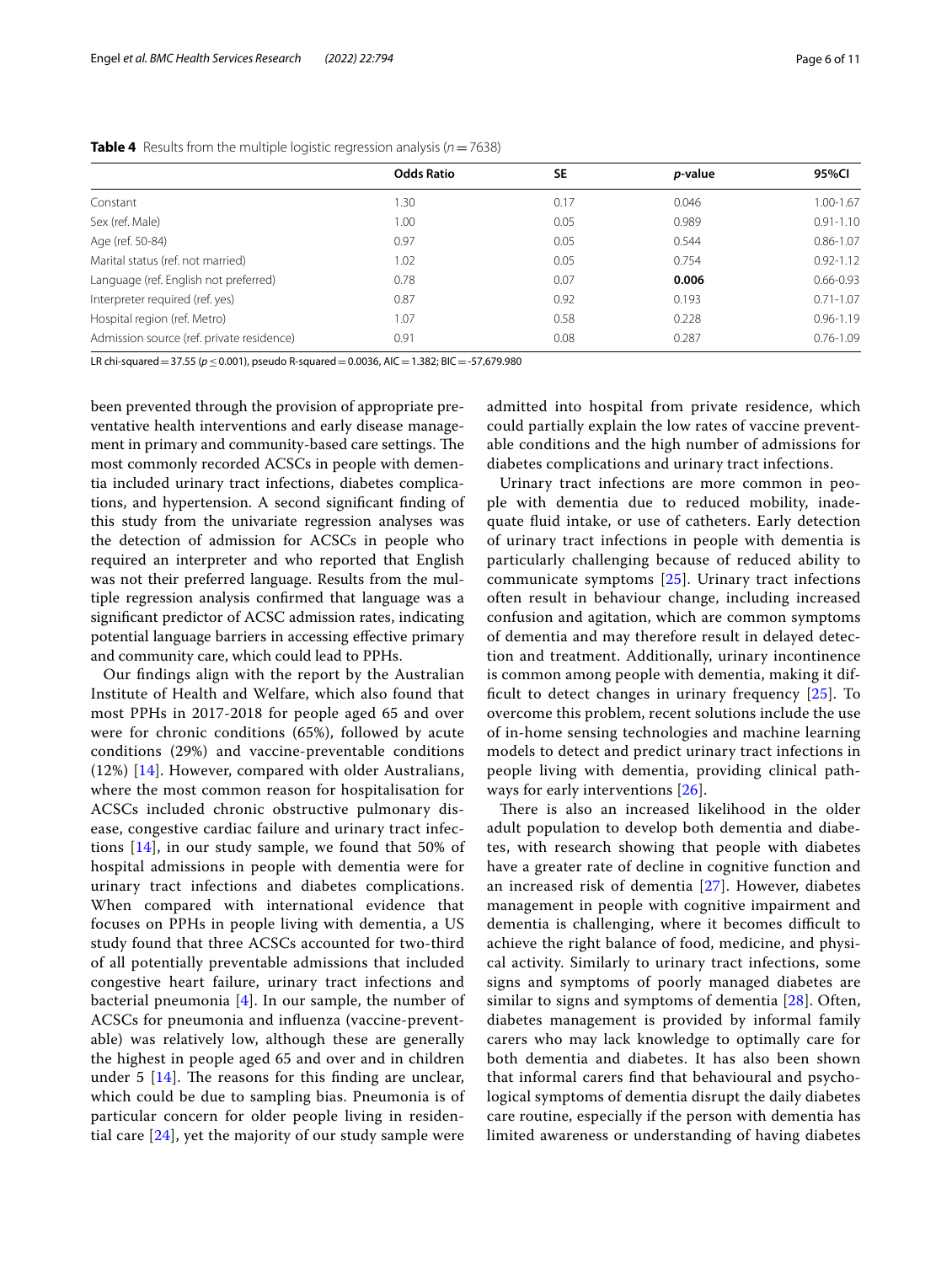or memory loss [[29\]](#page-9-22). Recognising that diabetes care is challenging in people with dementia, specifc guidelines have been developed for managing both illnesses simultaneously, which focus on person-centred care as well as providing support and diabetes education for carers [\[28](#page-9-21), [30\]](#page-9-23). Generally, it is important to recognise that people with dementia have a high prevalence of comorbid medical conditions [[31\]](#page-9-24), which requires adaptation in current process of care and service delivery. This should also include the development and evaluation of models to improve dementia literacy in the community, which refers to a person's knowledge and beliefs regarding dementia [\[32](#page-9-25)].

An important fnding of this study was the increase in admissions for ACSCs among people with dementia from culturally and linguistically diverse (CALD) backgrounds. Previous literature has shown that cultural attitudes and beliefs, as well as language barriers infuence the access to formal services in people with dementia and their carers  $[33]$  $[33]$ . The majority of community-dwelling people with dementia rely on the support provided by family carers, but CALD carers may have limited health literacy when making health and care decisions for people with dementia. A qualitative study with carers of people with dementia from CALD groups in Australia revealed that carers face enormous challenges in utilising dementia services, requiring a bilingual service advisor to better support care recipient and caregiver's needs [\[34\]](#page-9-27).

Australia relies heavily on immigration and data from 2016 indicates that 37% of older adults aged 65 years and above were born overseas, with the majority born in non-English-speaking countries [\[35](#page-9-28)]. Recent population projections demonstrate that by 2046 there will be a move away from a European-born toward an Asian-born dominance in the older Australian population, with rates from Chinese Asia and Southern Asia increasing from 8 to 21% [[36\]](#page-9-29). Although migrants from Chinese and Southeast Asian countries historically have had lower levels of English language profciency, future migrants from these geographical regions are more likely to have higher English language profciency than their historic counterparts. However, dementia can result in language reversion and compromise prior gains in English proficiency, where bilingual or multilingual people with dementia revert to their mother tongue, which is often not English [\[37](#page-9-30)]. With the rising number of people living with dementia in Australia, projected to increase from 472,000 to 1,076,000 by 2058 [[20](#page-9-12)], ensuring culturally and linguistically appropriate dementia care becomes increasingly vital. However, the provision of evidence-based medical care, social care and aged care services to persons with dementia from CALD backgrounds remains challenging in Australia and internationally [\[32](#page-9-25)].

Our study found that the proportion of ACSC hospitalisation admissions in people living with dementia was higher compared with a previous US study  $[4]$  $[4]$ . The difference may be due to the classifcation of ACSCs, as diferent versions of ACSCs are used around the world, specifc to the healthcare system as well as the purpose for which they are being reported. However, this number is similar to PPHs reported among nursing home residents in the US, which found that 44% of hospitalisations were PPHs [\[38](#page-9-31)]. While previous studies highlighted that PPHs are common in older people who reside in longterm care facilities [\[39\]](#page-9-32), we did not observe diferences in ACSCs by admission source, which could be due to small numbers of patients referred from a residential facility. In the US, high rates of PPHs among nursing home residents have been linked to structural problems in the system and the misalignment of Medicare (health coverage for older adults) and Medicaid (health coverage for people on low income), where Medicaid programs do not beneft from savings that Medicare accrues from prevented hospitalizations of nursing home residents [\[40](#page-9-33)]. Qualitative research from Germany further showed that nursing homes tend to call ambulances and transfer people with dementia to hospitals faster due to fear of legal consequences for not acting appropriately [\[41\]](#page-9-34).

Compared with the Australian general population that showed higher rates of PPHs with increasing remoteness and indigenous status  $[14]$  $[14]$ , we did not observe statistically signifcant diferences by hospital region (rural versus metropolitan) and indigenous status. However, only 0.11% of our sample was from the Aboriginal or Torres Strait Islander community. Although Aboriginal and Torres Strait Islander people experience dementia at a rate 3 to 5 times higher than the general Australian population, possibly due to higher rates of chronic diseases, dementia is often less well-recognised by Aboriginal and Torres Strait Islander communities, health workers and service providers for reasons such as geographical barriers in service provision as well as diferent cultural understandings and possibly lack of education and awareness in communities  $[42]$  $[42]$ . In contrast to our findings, PPHs have been found to increase with increasing level of remoteness, indicating barriers in accessing primary and community-care services. An Australian study found that regional primary health practitioners experience many challenges in caring for patients with dementia, including a lack of knowledge in dementia care, diagnostic skills and support pathways; time constraints; and accessing specialist support  $[43]$  $[43]$ . Although we did not find differences in ACSC admissions for rural hospitals when compared with metropolitan hospitals, it is also important to note that rurality was defned according to hospital region rather than patients' place of residence. While it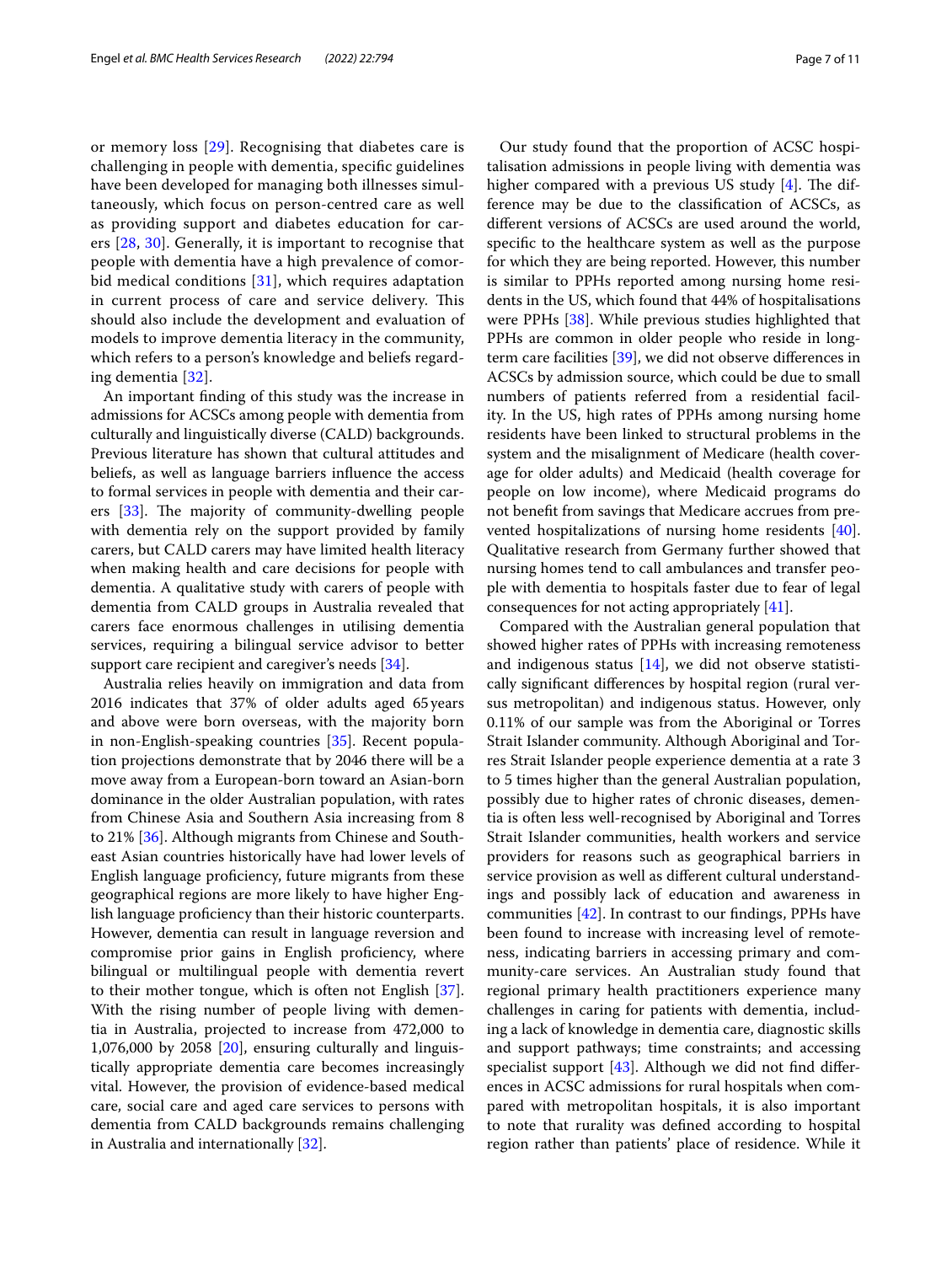is the patients' place of residence that is relevant in identifying potential barriers in accessing timely and efective primary care, we were unable to explore PPHs by Local Government Areas (LGAs) due to absence of data.

#### **Implications for policy and practice**

Our study provided a detailed analysis of PPHs in people living with dementia by condition, population subgroups and geography to identify priorities for targeted policy interventions. Our fndings have three main policy implications. First, a high proportion of admissions for ACSCs suggest that improvements are needed to provide timely, accessible and adequate primary care to avoid PPHs in people with dementia. Secondly, our study has shown that the presence of dementia may adversely afect the primary care of other conditions, such as urinary tract infections or diabetes management, and interventions are needed to better detect symptoms and person-centred care management. Finally, high number of admissions for ACSCs among people with dementia from CALD backgrounds, suggests that more culturally and linguistically appropriate primary and community care is needed to reduce PPHs for people living with dementia.

To date, the efectiveness of interventions to reduce PPHs has not been demonstrated. A previous review of interventions reported that case management, specialist clinics, care pathways and guidelines, medication reviews, vaccine programmes and hospital at home do not appear to reduce avoidable hospitalisations, but there is some evidence of efectiveness for education, self-management, exercise and rehabilitation, and telemedicine in respiratory and cardiovascular patients [[11](#page-9-3)]. Evidence has also shown that one in fve hospitalisations for ACSCs in people with dementia will also result in unplanned 30-day readmissions, suggesting that post-discharge care also may need improvements [\[44](#page-9-37)].

Addressing PPHs in people living with dementia needs intervention at multiple levels and include carers in intervention design. Qualitative interviews with informal carers of people with dementia, who experienced a recent hospitalisation due to an ACSC, revealed that carers cannot identify symptoms or need to guess because the person with dementia cannot report symptoms, while at the same time they have pressure to make urgent decisions [[45\]](#page-9-38). Decisions are also often made by carers without consulting the person with dementia even in the initial stages of dementia  $[41]$  $[41]$ . Therefore, to address PPHs in people with dementia, recent research has focused on assessing efectiveness of interventions by supporting carers to manage the health needs of the person with dementia [[46\]](#page-9-39). In this context, it is also important to consider health literacy challenges faced by patients and their carers who often do not have a good understanding of where, when and how to manage their health [\[47](#page-9-40)]. At the same time, it is important to understand physicians' views on PPHs, where previous studies have shown that many physicians hold the views that hospitalisations for ACSCs were unavoidable  $[41, 48]$  $[41, 48]$  $[41, 48]$  $[41, 48]$  $[41, 48]$ . Therefore, improvements are needed at the system-, physician-, family-, and patient-level to support better access and management of conditions in primary care and community-based care settings.

## **Limitations**

In interpreting the fndings of this study, a few limitations are noteworthy. Although this study made use of routinely collected hospital data and the VAED was found of good-to-excellent coding quality [\[22](#page-9-14)], the identifcation and reporting of dementia is often poor in hospitals and is generally only documented if it contributes to the length of stay in hospital and/or cost of treatment and care  $[18]$  $[18]$ . This could have resulted in omission of diagnosis coding of dementia, and hence hospital admission records where dementia was not documented as a principal or additional diagnosis, introducing a potential selection bias. Further, since we only had access to the VAED dataset for 2015/2016, we were unable to explore PPHs trends in people with dementia over time. In the absence of hospital admission data for older adults without dementia, predictors of PPHs in our study need to be interpreted carefully, as we are unable to rule out the absence of the same predictors in older adults without dementia. While previous studies have shown that PPHs may be infuenced by socio-economic status, we had no information available about patients' education or income level to explore this further. It would also be important to explore other characteristics in future studies, including the impact of rurality, health literacy and social connectedness on PPHs. Additionally, some information was only documented for certain care types in the VAED. This included information on carer availability (i.e., whether a person, such as a family member, friend or neighbour has been identifed as providing regular ongoing care or assistance, not linked to a formal service), which was only reported for care types, such as palliative care programs or geriatric evaluation and management programs. Similarly, Functional Independence Measure (FIM) scores, which provide information about the level of independence of an individual, were only documented for certain care types, like rehabilitation. A previous study has shown that hospitalisations for ACSCs increase dramatically with limitations in activities of daily living (ADL) [[49\]](#page-9-42), which we were unable to confrm due to absence of data.

There are also general limitations associated with using ACSCs as a proxy for PPHs, particularly in relation to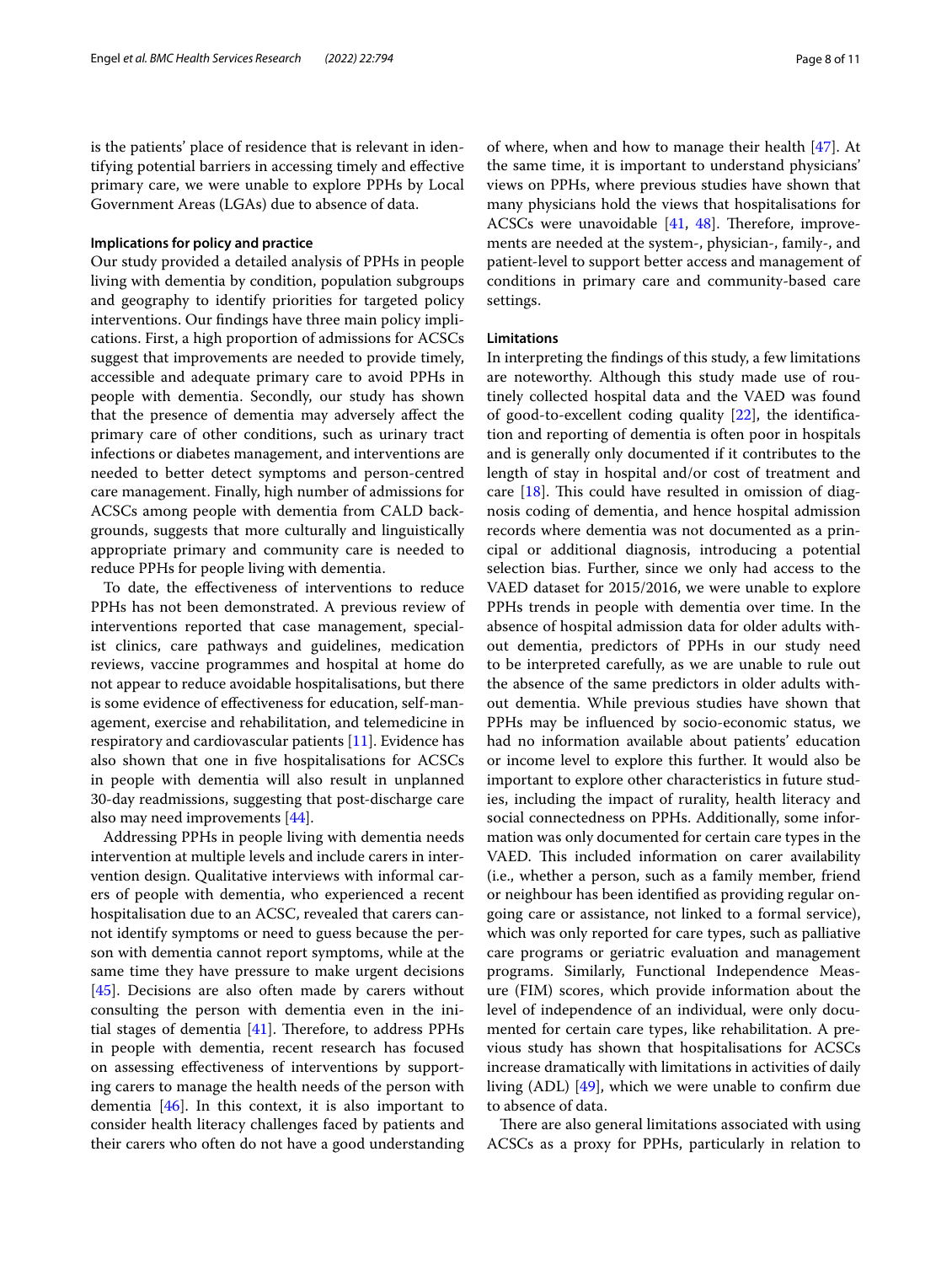chronic ACSCs [[2\]](#page-8-1). It is also possible that some hospitalised people with dementia may have received optimum management in primary care but some primary prevention initiatives take a long time to impact on admissions rates. In the absence of a comprehensive data sources available in Australia, we were only able to explore hospital admissions for PPHs without examining the patients' primary care service usage. Access to other medical and pharmaceutical service use (for example via the Medicare Beneft Schedule (MBS) and Pharmaceutical Beneft Scheme (PBS)) could have provided a clearer overall picture. Such data could have also provided further insights into medication-related PPHs, linking suboptimal processes or care and medication use with subsequent hospitalisation  $[50]$  $[50]$ . Therefore, ACSC admission rates can only indicate some reasons for PPHs but there are other factors besides access to primary care that may infuence hospitalisation rates and may be difficult to measure. For example, a previous study conducted in Australia found that personal sociodemographic and health characteristics, rather than the supply of general practitioners, were major drivers of PPHs [[51\]](#page-10-0). Further, qualitative research has found that patients generally did not perceive that their admission could have been preventable but factors like support deficits, non-adherence to treatment/medication, mental health and lack of awareness or understanding of condition may have contributed to their admission [[52\]](#page-10-1).

# **Conclusions**

In conclusion, this study has shown that people living with dementia are at greater risk of PPHs, highlighting the need for policy reforms that aim to reduce avoidable hospitalisations. Improved primary health care may help to reduce the most common causes of PPHs for people living with dementia, such as urinary tract infection or diabetes complications, particularly for those from culturally and linguistically diverse backgrounds.

# **Supplementary Information**

The online version contains supplementary material available at [https://doi.](https://doi.org/10.1186/s12913-022-08195-9) [org/10.1186/s12913-022-08195-9](https://doi.org/10.1186/s12913-022-08195-9).

<span id="page-8-5"></span>**Additional fle 1: Supplementary Table 1.** Ambulatory care sensitive cases and ICD-10-AM codes used in this study.

#### **Acknowledgements**

The authors would like to acknowledge the Victorian Department of Health as the source of Victorian Admitted Episodes Dataset for this study, and the Centre for Victorian Data Linkage (Victorian Department of Health) for the provision of data linkage.

#### **Authors' contributions**

All authors were involved in the conception and design of the study. LE analysed the data and created the frst draft of the manuscript. All authors were

involved in the review of the draft manuscript and read and approved the fnal version prior to submission.

#### **Funding**

This study was funded by the State Trustees Australia Foundation. The funding body had no role in the design of the study and collection, analysis, and interpretation of data and in writing the manuscript.

#### **Availability of data and materials**

The data that support the fndings of this study are available from the Centre for Victorian Data Linkage (Victorian Department of Health), but restrictions apply to the availability of these data, which were used under license for the current study, and so are not publicly available. Data can be requested from the Centre for Victorian Data Linkage using the online application form ([https://www.health.vic.gov.au/reporting-planning-data/applying-for-data](https://www.health.vic.gov.au/reporting-planning-data/applying-for-data-linkage)[linkage](https://www.health.vic.gov.au/reporting-planning-data/applying-for-data-linkage)).

#### **Declarations**

#### **Ethics approval and consent to participate**

Ethics approval for this project was obtained from the Deakin University Human Research Ethics Committee (2019-022). Deakin University Human Research Ethics Committee granted a waiver of informed consent to access the non-identifable data, as it was impractical to obtain informed consent from study participants retrospectively. Protection of participants' privacy and confdentiality of the data were maintained by the Centre for Victorian Data Linkage and the researchers who signed a Deed of Acknowledgment and Confdentiality. All methods were carried out in accordance with the Australian National Statement on Ethical Conduct in Human Research.

#### **Consent for publication**

Not applicable.

#### **Competing interests**

The authors declare that they have no competing interests.

#### **Author details**

<sup>1</sup> School of Public Health and Preventive Medicine, Monash University, Level 4, 553 St. Kilda Road, Melbourne, VIC 3004, Australia. <sup>2</sup> Deakin University, Burwood, Australia. <sup>3</sup>National Ageing Research Institute, Parkville, Australia. <sup>4</sup>The University of Melbourne, Parkville, Australia. <sup>5</sup>Safer Care Victoria, Melbourne, Australia.

Received: 10 January 2022 Accepted: 14 June 2022 Published online: 20 June 2022

### **References**

- <span id="page-8-0"></span>1. Rosano A, Loha CA, Falvo R, van der Zee J, Ricciardi W, Guasticchi G, et al. The relationship between avoidable hospitalization and accessibility to primary care: a systematic review. Eur J Pub Health. 2013;23(3):356–60.
- <span id="page-8-1"></span>2. Longman JM, Passey ME, Ewald DP, Rix E, Morgan GG. Admissions for chronic ambulatory care sensitive conditions - a useful measure of potentially preventable admission? BMC Health Serv Res. 2015;15:472.
- <span id="page-8-2"></span>3. Australian Institute of Health and Welfare. National Healthcare Agreement: PI 18–Selected potentially preventable hospitalisations, 2018. 2019. [https://meteor.aihw.gov.au/content/index.phtml/itemId/658499.](https://meteor.aihw.gov.au/content/index.phtml/itemId/658499) Accessed: 10 Jan 2022.
- <span id="page-8-3"></span>4. Phelan EA, Borson S, Grothaus L, Balch S, Larson EB. Association of incident dementia with hospitalizations. JAMA. 2012;307(2):165–72.
- 5. Wolf D, Rhein C, Geschke K, Fellgiebel A. Preventable hospitalizations among older patients with cognitive impairments and dementia. Int Psychogeriatr. 2019;31(3):383–91.
- <span id="page-8-4"></span>6. Godard-Sebillotte C, Strumpf E, Sourial N, Rochette L, Pelletier E, Vedel I. Avoidable hospitalizations in persons with dementia: a populationwide descriptive study (2000-2015). Can Geriatr J. 2021;24(3):209–21.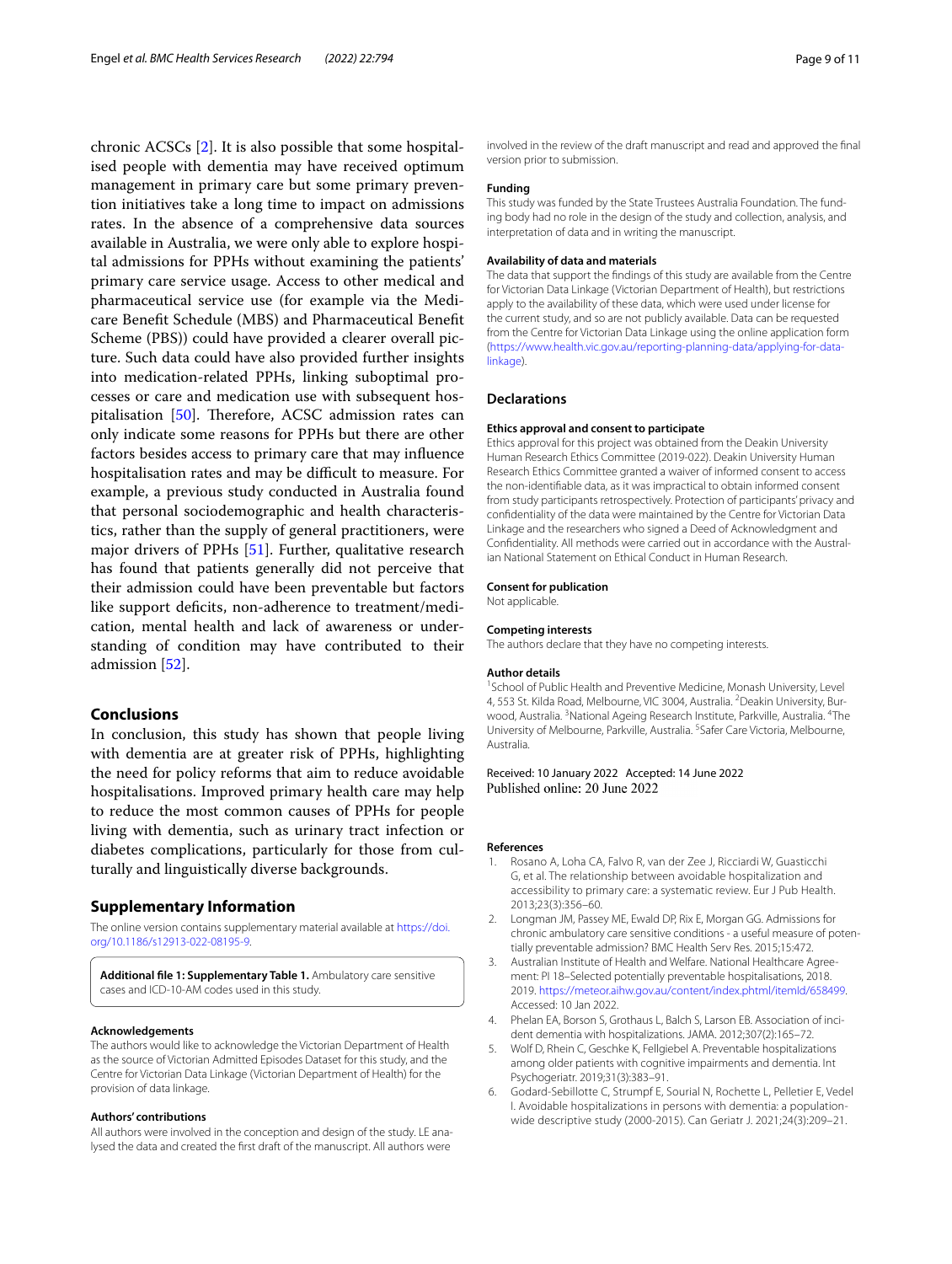- <span id="page-9-0"></span>7. Toot S, Devine M, Akporobaro A, Orrell M. Causes of hospital admission for people with dementia: a systematic review and meta-analysis. J Am Med Dir Assoc. 2013;14(7):463–70.
- <span id="page-9-1"></span>8. Thorpe JM, Van Houtven CH, Sleath BL, Thorpe CT. Rural-urban diferences in preventable hospitalizations among community-dwelling veterans with dementia. J Rural Health. 2010;26(2):146–55.
- <span id="page-9-2"></span>9. Lofqvist T, Burstrom B, Walander A, Ljung R. Inequalities in avoidable hospitalisation by area income and the role of individual characteristics: a population-based register study in Stockholm County, Sweden. BMJ Qual Saf. 2014;23(3):206–14.
- <span id="page-9-16"></span>10. Lynch B, Fitzgerald AP, Corcoran P, Buckley C, Healy O, Browne J. Drivers of potentially avoidable emergency admissions in Ireland: an ecological analysis. BMJ Qual Saf. 2019;28(6):438–48.
- <span id="page-9-3"></span>11. Purdey S, Huntley A. Predicting and preventing avoidable hospital admissions: a review. J R Coll Physicians Edinb. 2013;43(4):340–4.
- <span id="page-9-4"></span>12. Alzheimer's Australia. Dementia Care in the Acute Hospital Setting: issues and strategies. 2014. [https://www.dementia.org.au/sites/](https://www.dementia.org.au/sites/default/files/Alzheimers_Australia_Numbered_Publication_40.PDF) [default/fles/Alzheimers\\_Australia\\_Numbered\\_Publication\\_40.PDF.](https://www.dementia.org.au/sites/default/files/Alzheimers_Australia_Numbered_Publication_40.PDF) Accessed: 10 Jan 2022.
- <span id="page-9-5"></span>13. Australian Institute of Health and Welfare. Potentially preventable hospitalisations in Australia by age groups and small geographic areas, 2017–18. 2019. [https://www.aihw.gov.au/reports/primary-health-care/potentially](https://www.aihw.gov.au/reports/primary-health-care/potentially-preventable-hospitalisations/contents/overview)[preventable-hospitalisations/contents/overview](https://www.aihw.gov.au/reports/primary-health-care/potentially-preventable-hospitalisations/contents/overview). Accessed: 10 Jan 2022.
- <span id="page-9-6"></span>14. Australian Institute of Health and Welfare. Disparities in potentially preventable hospitalisations across Australia, 2012–13 to 2017–18. 2020. [https://www.aihw.gov.au/getmedia/20bc5bf9-d46c-40a7-96c1-d632a](https://www.aihw.gov.au/getmedia/20bc5bf9-d46c-40a7-96c1-d632a1d448bc/aihw-hpf-50.pdf.aspx?inline=true) [1d448bc/aihw-hpf-50.pdf.aspx?inline](https://www.aihw.gov.au/getmedia/20bc5bf9-d46c-40a7-96c1-d632a1d448bc/aihw-hpf-50.pdf.aspx?inline=true)=true. Accessed: 10 Jan 2022.
- <span id="page-9-7"></span>15. Australian Institute of Health and Welfare. Dementia in Australia. 2021. [https://www.aihw.gov.au/reports/dementia/dementia-in-aus/conte](https://www.aihw.gov.au/reports/dementia/dementia-in-aus/contents/about) [nts/about](https://www.aihw.gov.au/reports/dementia/dementia-in-aus/contents/about). Accessed: 10 Jan 2022.
- <span id="page-9-8"></span>16. Fogg C, Grifths P, Meredith P, Bridges J. Hospital outcomes of older people with cognitive impairment: an integrative review. Int J Geriatr Psychiatry. 2018;33:1177–97.
- <span id="page-9-9"></span>17. Fox A, MacAndrew M, Ramis MA. Health outcomes of patients with dementia in acute care settings-a systematic review. Int J Older People Nursing. 2020;15(3):e12315.
- <span id="page-9-10"></span>18. Australian Institute of Health and Welfare. Dementia care in hospitals: costs and strategies. 2013. [https://www.aihw.gov.au/getmedia/](https://www.aihw.gov.au/getmedia/771b9c95-79ee-4b56-a692-4f05ffd0ff57/14347.pdf.aspx?inline=true) [771b9c95-79ee-4b56-a692-4f05ffd0f57/14347.pdf.aspx?inline](https://www.aihw.gov.au/getmedia/771b9c95-79ee-4b56-a692-4f05ffd0ff57/14347.pdf.aspx?inline=true)=true. Accessed: 10 Jan 2022.
- <span id="page-9-11"></span>19. Australian Bureau of Statistics. National, state and territory population. [https://www.abs.gov.au/statistics/people/population/national-state](https://www.abs.gov.au/statistics/people/population/national-state-and-territory-population/latest-release)[and-territory-population/latest-release](https://www.abs.gov.au/statistics/people/population/national-state-and-territory-population/latest-release). Accessed: 10 Jan 2022.
- <span id="page-9-12"></span>20. Dementia Australia. Dementia in Australia - Prevalence estimates 2021- 2058 2021. [https://www.dementia.org.au/sites/default/fles/2021-03/](https://www.dementia.org.au/sites/default/files/2021-03/2021-DA-Prev-Data-Dementia-in-Aus.pdf) [2021-DA-Prev-Data-Dementia-in-Aus.pdf](https://www.dementia.org.au/sites/default/files/2021-03/2021-DA-Prev-Data-Dementia-in-Aus.pdf). Accessed: 10 Jan 2022.
- <span id="page-9-13"></span>21. Victoria Stata Government. Victorian Admitted Episodes Dataset [https://www2.health.vic.gov.au/hospitals-and-health-services/data](https://www2.health.vic.gov.au/hospitals-and-health-services/data-reporting/health-data-standards-systems/data-collections/vaed)[reporting/health-data-standards-systems/data-collections/vaed](https://www2.health.vic.gov.au/hospitals-and-health-services/data-reporting/health-data-standards-systems/data-collections/vaed). Accessed: 10 Jan 2022.
- <span id="page-9-14"></span>22. Henderson T, Shepheard J, Sundararajan V. Quality of diagnosis and procedure coding in ICD-10 administrative data. Med Care. 2006;44(11):1011–9.
- <span id="page-9-15"></span>23. Temple JB, Wilson T, Taylor A, Kelaher M, Eades S. Ageing of the Aboriginal and Torres Strait islander population: numerical, structural, timing and spatial aspects. Aust N Z J Public Health. 2020;44(4):271–8.
- <span id="page-9-17"></span>24. Mylotte JM. Nursing home-acquired pneumonia. Clin Infect Dis. 2002;35(10):1205–11.
- <span id="page-9-18"></span>25. D'Agata E, Loeb MB, Mitchell SL. Challenges in assessing nursing home residents with advanced dementia for suspected urinary tract infections. J Am Geriatr Soc. 2013;61(1):62–6.
- <span id="page-9-19"></span>26. Enshaeifar S, Zoha A, Skillman S, Markides A, Acton ST, Elsaleh T, et al. Machine learning methods for detecting urinary tract infection and analysing daily living activities in people with dementia. PLoS One. 2019;14(1):e0209909.
- <span id="page-9-20"></span>27. Cukierman T, Gerstein HC, Williamson JD. Cognitive decline and dementia in diabetes--systematic overview of prospective observational studies. Diabetologia. 2005;48(12):2460–9.
- <span id="page-9-21"></span>28. Alzheimer's Australia. Dementia and diabetes - a toolkit for community care workers. 2014. [https://www.dementia.org.au/sites/default/fles/](https://www.dementia.org.au/sites/default/files/Worker%20Manual%20A4%20WEB.pdf) [Worker%20Manual%20A4%20WEB.pdf.](https://www.dementia.org.au/sites/default/files/Worker%20Manual%20A4%20WEB.pdf) Accessed: 10 Jan 2022.
- <span id="page-9-22"></span>29. Feil DG, Lukman R, Simon B, Walston A, Vickrey B. Impact of dementia on caring for patients' diabetes. Aging Ment Health. 2011;15(7):894–903.
- <span id="page-9-23"></span>30. Fox C, Kilvert A. Diabetes and dementia: managing these comorbidities. Pract Diabetes. 2019;36(4):140–143a.
- <span id="page-9-24"></span>31. Bunn F, Burn AM, Goodman C, Rait G, Norton S, Robinson L, et al. Comorbidity and dementia: a scoping review of the literature. BMC Med. 2014;12:192.
- <span id="page-9-25"></span>32. Low LF, Draper B, Cheng A, Cruysmans B, Hayward-Wright N, Jeon YH, et al. Future research on dementia relating to culturally and linguistically diverse communities. Australas J Ageing. 2009;28(3):144–8.
- <span id="page-9-26"></span>33. Bieber A, Nguyen N, Meyer G, Stephan A. Infuences on the access to and use of formal community care by people with dementia and their informal caregivers: a scoping review. BMC Health Serv Res. 2019;19(1):88.
- <span id="page-9-27"></span>34. Xiao LD, De Bellis A, Habel L, Kyriazopoulos H. The experiences of culturally and linguistically diverse family caregivers in utilising dementia services in Australia. BMC Health Serv Res. 2013;13:427.
- <span id="page-9-28"></span>35. Australian Institute of Health and Welfare. Older Australia at a glance. 2018. [https://www.aihw.gov.au/reports/older-people/older-australia-at-a](https://www.aihw.gov.au/reports/older-people/older-australia-at-a-glance/contents/demographics-of-older-australians)[glance/contents/demographics-of-older-australians.](https://www.aihw.gov.au/reports/older-people/older-australia-at-a-glance/contents/demographics-of-older-australians) Accessed: 10 Jan 2022.
- <span id="page-9-29"></span>36. Temple J, Wilson T, Brijnath B, Utomo A, McDonald P. English language profciency among older migrants in Australia, 2016-2046. J Int Migr Integr. 2022;23(2):403–29.
- <span id="page-9-30"></span>37. McMurtray A, Saito E, Nakamoto B. Language preference and development of dementia among bilingual individuals. Hawaii Med J. 2009;68(9):223–6.
- <span id="page-9-31"></span>38. Xu D, Kane R, Arling G. Relationship between nursing home quality indicators and potentially preventable hospitalisation. BMJ Qual Saf. 2019;28(7):524–33.
- <span id="page-9-32"></span>39. Ouslander JG, Lamb G, Perloe M, Givens JH, Kluge L, Rutland T, et al. Potentially avoidable hospitalizations of nursing home residents: frequency, causes, and costs: [see editorial comments by Drs. Jean F. Wyman and William R. Hazzard, pp 760-761]. J Am Geriatr Soc. 2010;58(4):627–35.
- <span id="page-9-33"></span>40. Ouslander JG, Berenson RA. Reducing unnecessary hospitalizations of nursing home residents. N Engl J Med. 2011;365(13):1165–7.
- <span id="page-9-34"></span>41. Pohontsch NJ, Scherer M, Eisele M. (In-)formal caregivers' and general practitioners' views on hospitalizations of people with dementia - an exploratory qualitative interview study. BMC Health Serv Res. 2017;17(1):530.
- <span id="page-9-35"></span>42. Flicker L, Holdsworth K. Aboriginal and Torres Strait Islander people and dementia: a review of the research. Alzheimer's Australia. 2014. [https://](https://www.dementia.org.au/sites/default/files/Alzheimers_Australia_Numbered_Publication_41.pdf) [www.dementia.org.au/sites/default/fles/Alzheimers\\_Australia\\_Numbe](https://www.dementia.org.au/sites/default/files/Alzheimers_Australia_Numbered_Publication_41.pdf) [red\\_Publication\\_41.pdf](https://www.dementia.org.au/sites/default/files/Alzheimers_Australia_Numbered_Publication_41.pdf). Accessed: 19 Oct 2021.
- <span id="page-9-36"></span>43. Ollerenshaw A, Wong Shee A, Yates M. Towards good dementia care: awareness and uptake of an online dementia pathways tool for rural and regional primary health practitioners. Aust J Rural Health. 2018;26(2):112–8.
- <span id="page-9-37"></span>44. Lin PJ, Zhong Y, Fillit HM, Cohen JT, Neumann PJ. Hospitalizations for ambulatory care sensitive conditions and unplanned readmissions among Medicare benefciaries with Alzheimer's disease. Alzheimers Dement. 2017;13(10):1174–8.
- <span id="page-9-38"></span>45. Sadak T, Foster Zdon S, Ishado E, Zaslavsky O, Borson S. Potentially preventable hospitalizations in dementia: family caregiver experiences. Int Psychogeriatr. 2017;29(7):1201–11.
- <span id="page-9-39"></span>46. Tehan JV, Panayiotou A, Baxter H, Yates P, Tropea J, Batchelor F, et al. Is increased carer knowledge of the health care system associated with decreased preventable hospitalizations for people in the community diagnosed with dementia? A systematic review protocol. Syst Rev. 2018;7(1):209.
- <span id="page-9-40"></span>47. Ridge A, Peterson GM, Seidel BM, Anderson V, Nash R. Healthcare Providers' perceptions of potentially preventable rural Hospitalisations: a qualitative study. Int J Environ Res Public Health. 2021;18(23):12767.
- <span id="page-9-41"></span>48. Freund T, Campbell SM, Geissler S, Kunz CU, Mahler C, Peters-Klimm F, et al. Strategies for reducing potentially avoidable hospitalizations for ambulatory care-sensitive conditions. Ann Fam Med. 2013;11(4):363–70.
- <span id="page-9-42"></span>49. Schussler-Fiorenza Rose SM, Stineman MG, Pan Q, Bogner H, Kurichi JE, Streim JE, et al. Potentially avoidable hospitalizations among people at diferent activity of daily living limitation stages. Health Serv Res. 2017;52(1):132–55.
- <span id="page-9-43"></span>50. Caughey GE, Kalisch Ellett LM, Wong TY. Development of evidence-based Australian medication-related indicators of potentially preventable